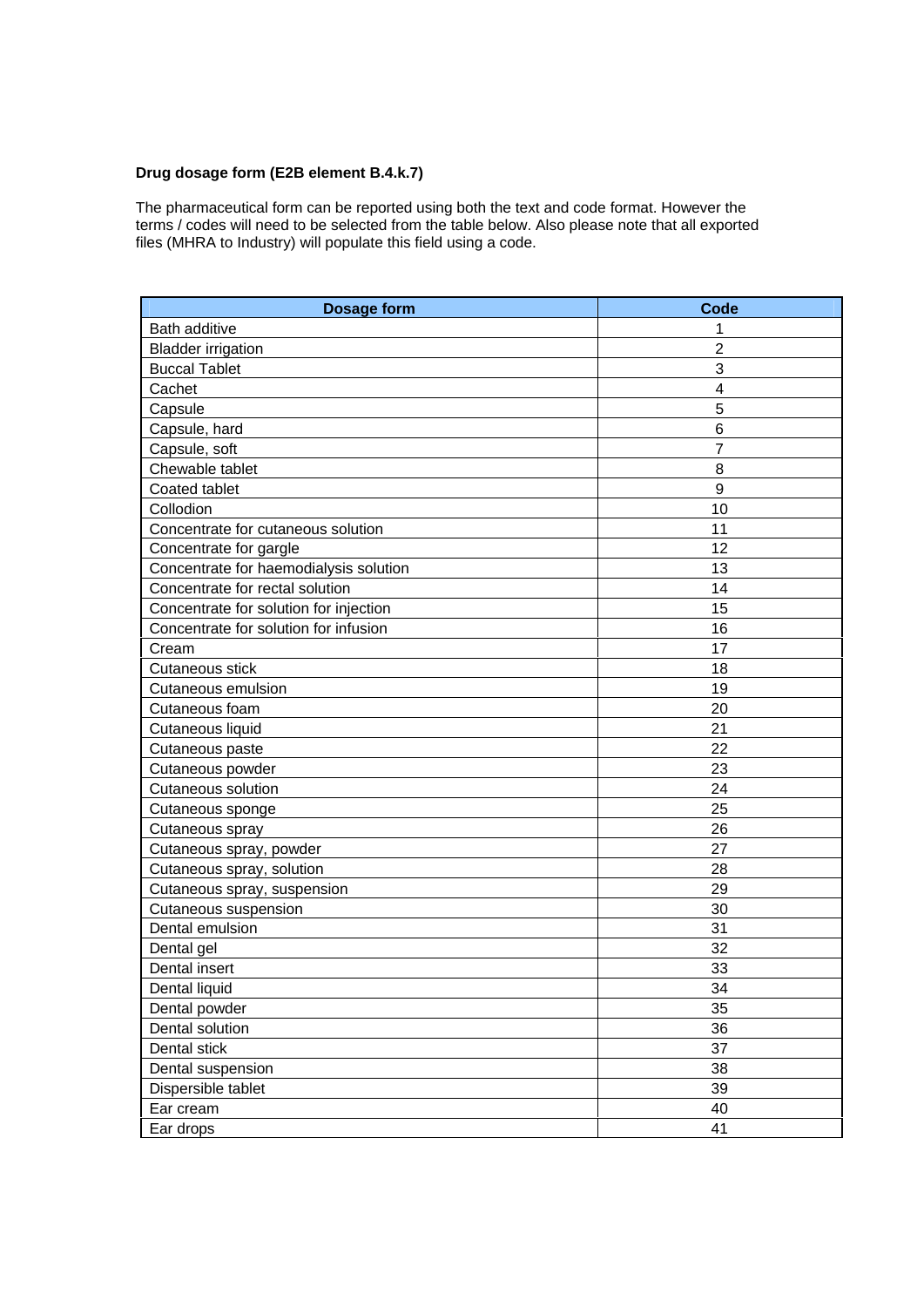| Ear drops, emulsion                                       | 42 |
|-----------------------------------------------------------|----|
| Ear drops, solution                                       | 43 |
| Ear drops, suspension                                     | 44 |
| Ear gel                                                   | 45 |
| Ear ointment                                              | 46 |
| Ear powder                                                | 47 |
| Ear spray                                                 | 48 |
| Ear spray, emulsion                                       | 49 |
| Ear spray, solution                                       | 50 |
| Ear spray, suspension                                     | 51 |
| Ear stick                                                 | 52 |
| Ear tampon                                                | 53 |
| Ear wash                                                  | 54 |
| Ear wash, emulsion                                        | 55 |
| Ear wash, solution                                        | 56 |
| <b>Effervescent granules</b>                              | 57 |
| Effervescent powder                                       | 58 |
| <b>Effervescent tablet</b>                                | 59 |
| Effervescent vaginal tablet                               | 60 |
| Emulsion for infusion                                     | 61 |
| Emulsion for injection                                    | 62 |
| Endocervical gel                                          | 63 |
| Endotracheopulmonary instillation                         | 64 |
| Endotracheopulmonary instillation, powder and solvent for |    |
| solution                                                  | 65 |
| Endotracheopulmonary instillation, powder for solution    | 66 |
| Endotracheopulmonary instillation, solution               | 67 |
| Endotracheopulmonary instillation, suspension             | 68 |
| Enema                                                     | 69 |
| Eye cream                                                 | 70 |
| Eye drops                                                 | 71 |
| Eye drops, powder and solvent for solution                | 72 |
| Eye drops, powder and solvent for suspension              | 73 |
| Eye drops, prolonged-release                              | 74 |
| Eye drops, solution                                       | 75 |
| Eye drops, solvent for reconstitution                     | 76 |
| Eye drops, suspension                                     | 77 |
| Eye gel                                                   | 78 |
| Eye lotion                                                | 79 |
| Eye lotion, solvent for reconstitution                    | 80 |
| Eye ointment                                              | 81 |
| Film-coated tablet                                        | 82 |
| Gargle                                                    | 83 |
| Gargle, powder for solution                               | 84 |
| Gargle, tablet for solution                               | 85 |
| Gastroenteral emulsion                                    | 86 |
| Gastroenteral liquid                                      | 87 |
| Gastroenteral solution                                    | 88 |
| Gastroenteral suspension                                  | 89 |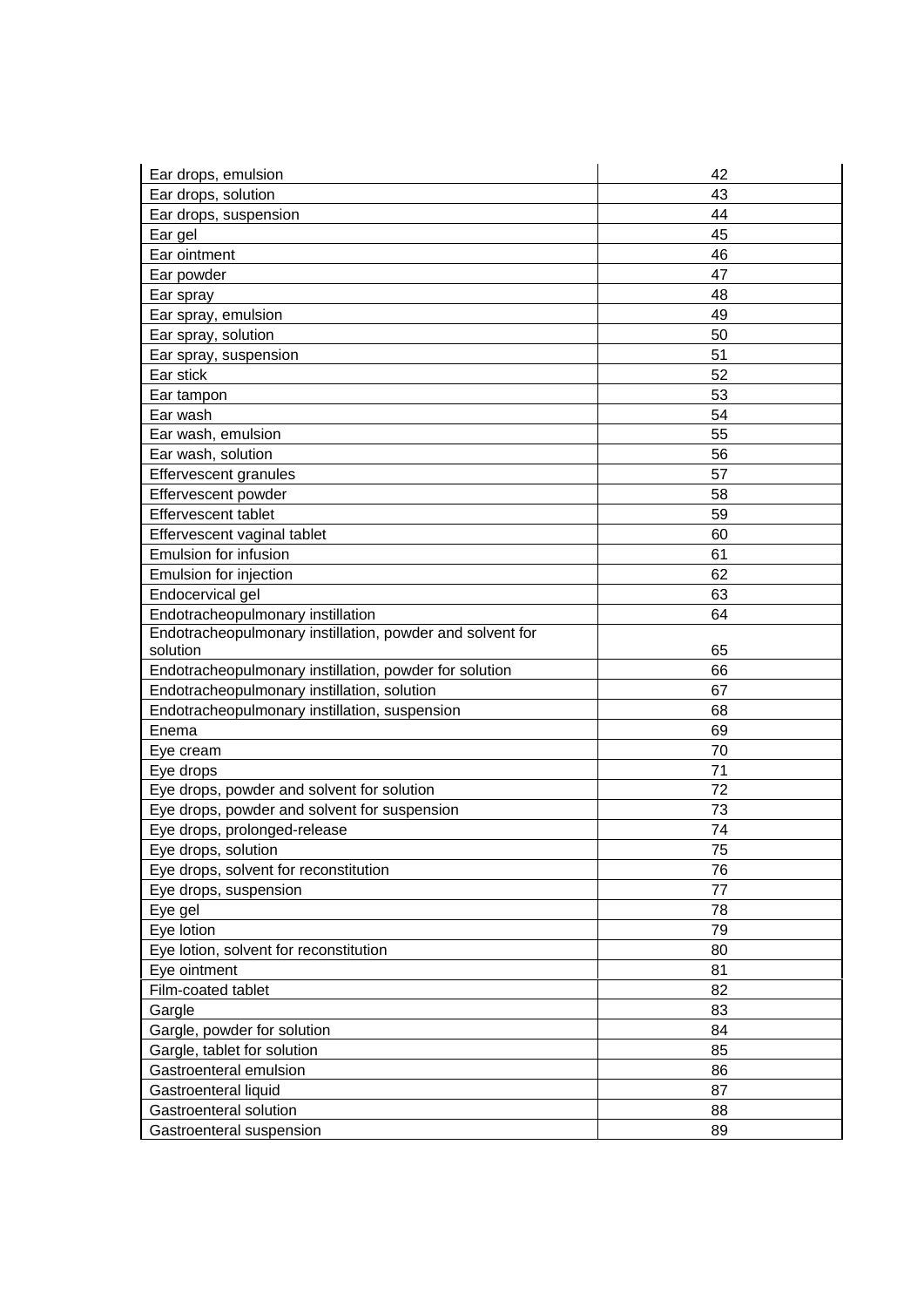| Gastro-resistant capsule                | 90  |
|-----------------------------------------|-----|
| Gastro-resistant capsule, hard          | 91  |
| Gastro-resistant capsule, soft          | 92  |
| Gastro-resistant granules               | 93  |
| Gastro-resistant tablet                 | 94  |
| Gel                                     | 95  |
| Gingival gel                            | 96  |
| Gingival paste                          | 97  |
| Gingival solution                       | 98  |
| Granules                                | 99  |
| Granules for oral solution              | 100 |
| Granules for oral suspension            | 101 |
| Granules for syrup                      | 102 |
| Herbal tea                              | 103 |
| Implant                                 | 104 |
| Implantation chain                      | 105 |
| Implantation tablet                     | 106 |
| Impregnated dressing                    | 107 |
| Impregnated pad                         | 108 |
| Inhalation gas                          | 109 |
| Inhalation powder                       | 110 |
| Inhalation powder, hard capsule         | 111 |
| Inhalation powder, pre-dispensed        | 112 |
| Inhalation vapour                       | 113 |
| Inhalation vapour, capsule              | 114 |
| Inhalation vapour, liquid               | 115 |
| Inhalation vapour, ointment             | 116 |
| Inhalation vapour, powder               | 117 |
| Inhalation vapour, solution             | 118 |
| Inhalation vapour, tablet               | 119 |
| Injection                               | 120 |
| Instant herbal tea                      | 121 |
| Intrauterine device                     | 122 |
| Intrauterine liquid                     | 123 |
| Intravenous infusion                    | 124 |
| Irrigation solution                     | 125 |
| Kit for radiopharmaceutical preparation | 126 |
| Lozenge                                 | 127 |
| Medicated chewing-gum                   | 128 |
| Medicated nail lacquer                  | 129 |
| Medicated vaginal tampon                | 130 |
| Modified-release capsule, hard          | 131 |
| Modified-release capsule, soft          | 132 |
| Modified-release granules               | 133 |
| Modified-release tablet                 | 134 |
| Mouth wash                              | 135 |
| Mouth wash, tablet for solution         | 136 |
| Muco-adhesive buccal tablet             | 137 |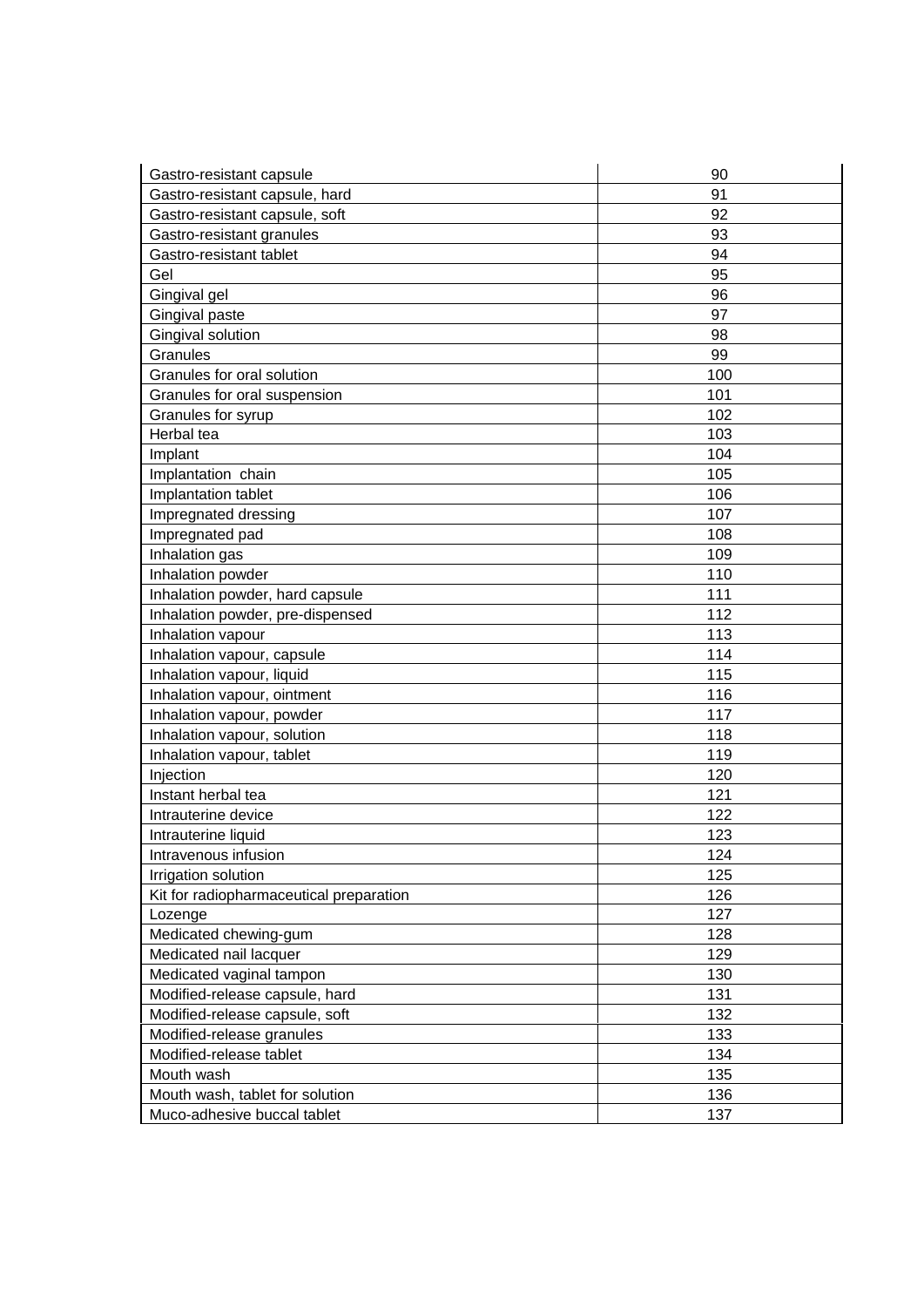| Nasal cream                             | 138 |
|-----------------------------------------|-----|
| Nasal drops                             | 139 |
| Nasal drops, emulsion                   | 140 |
| Nasal drops, solution                   | 141 |
| Nasal drops, suspension                 | 142 |
| Nasal gel                               | 143 |
| Nasal ointment                          | 144 |
| Nasal powder                            | 145 |
| Nasal spray                             | 146 |
| Nasal spray, emulsion                   | 147 |
| Nasal spray, solution                   | 148 |
| Nasal spray, suspension                 | 149 |
| Nasal stick                             | 150 |
| Nasal wash                              | 151 |
| Nebuliser emulsion                      | 152 |
| Nebuliser liquid                        | 153 |
| Nebuliser solution                      | 154 |
| Nebuliser suspension                    | 155 |
| Ointment                                | 156 |
| Ophthalmic insert                       | 157 |
| Oral drops                              | 158 |
| Oral drops, emulsion                    | 159 |
| Oral drops, solution                    | 160 |
| Oral drops, suspension                  | 161 |
| Oral emulsion                           | 162 |
| Oral gel                                | 163 |
| Oral gum                                | 164 |
| Oral liquid                             | 165 |
| Oral lyophilisate                       | 166 |
| Oral paste                              | 167 |
| Oral powder                             | 168 |
| Oral solution                           | 169 |
| Oral suspension                         | 170 |
| Orodispersible tablet                   | 171 |
| Oromucosal capsule                      | 172 |
| Oromucosal drops                        | 173 |
| Oromucosal gel                          | 174 |
| Oromucosal liquid                       | 175 |
| Oromucosal paste                        | 176 |
| Oromucosal solution                     | 177 |
| Oromucosal spray                        | 178 |
| Oromucosal suspension                   | 179 |
| Pessary                                 | 180 |
| Pillules                                | 181 |
| Poultice                                | 182 |
| Pour-on                                 | 183 |
| Powder for rectal solution              | 184 |
| Powder and solvent for endocervical gel | 185 |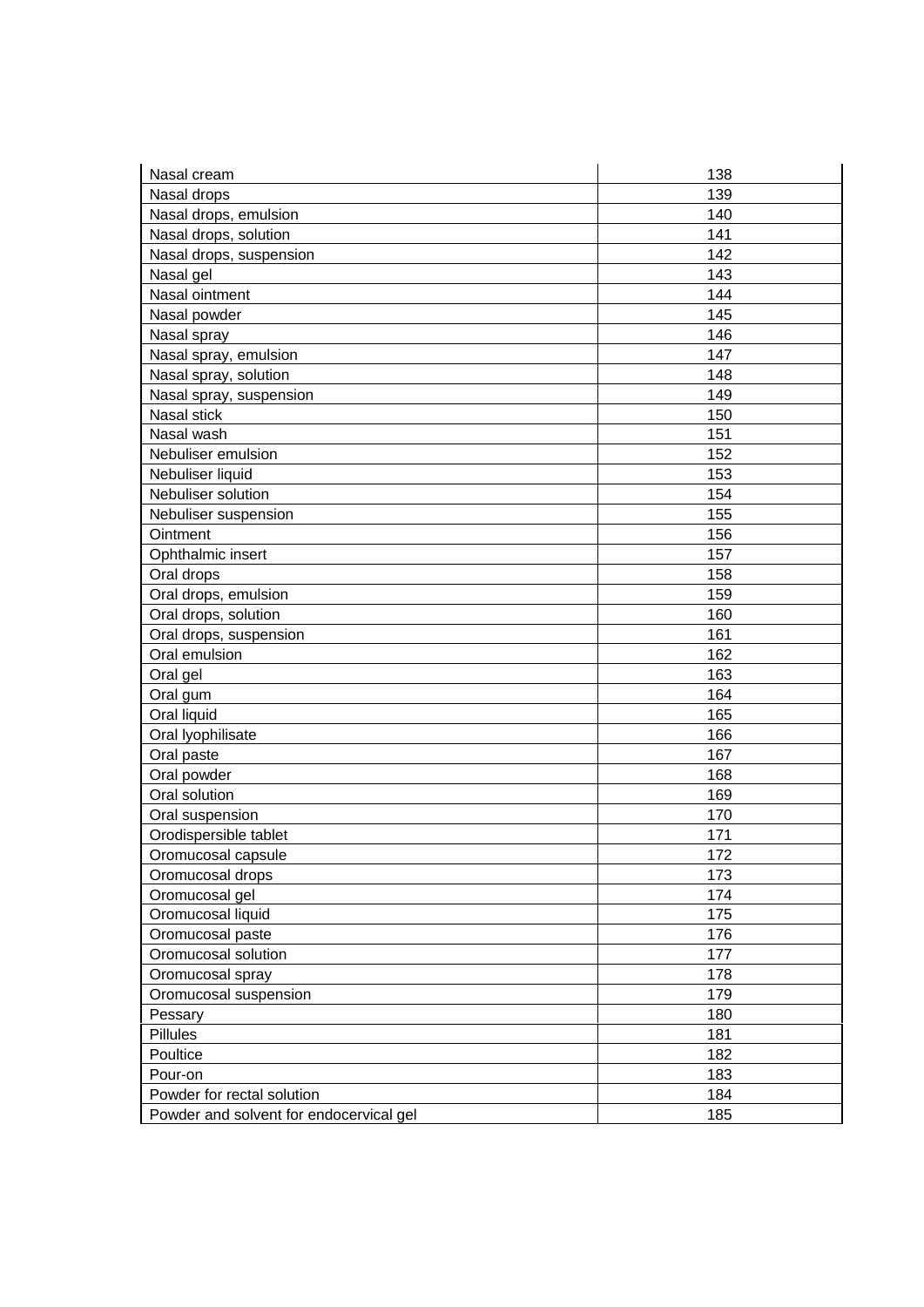| Powder and solvent for oral solution            | 186 |
|-------------------------------------------------|-----|
| Powder and solvent for oral suspension          | 187 |
| Powder and solvent for sealant                  | 188 |
| Powder and solvent for solution for infusion    | 189 |
| Powder and solvent for solution for injection   | 190 |
| Powder and solvent for suspension for injection | 191 |
| Powder for bladder irrigation                   | 192 |
| Powder for infusion                             | 193 |
| Powder for injection                            | 194 |
| Powder for nebuliser solution                   | 195 |
| Powder for nebuliser suspension                 | 196 |
| Powder for oral solution                        | 197 |
| Powder for oral suspension                      | 198 |
| Powder for rectal suspension                    | 199 |
| Powder for solution for infusion                | 200 |
| Powder for solution for injection               | 201 |
| Powder for suspension for injection             | 202 |
| Powder for syrup                                | 203 |
| Pressurised inhalation                          | 204 |
| Pressurised inhalation, emulsion                | 205 |
| Pressurised inhalation, solution                | 206 |
| Pressurised inhalation, suspension              | 207 |
| Prolonged-release capsule                       | 208 |
| Prolonged-release capsule, hard                 | 209 |
| Prolonged-release capsule, soft                 | 210 |
| Prolonged-release granules                      | 211 |
| Prolonged-release tablet                        | 212 |
| Radionuclide generator                          | 213 |
| Radiopharmaceutical precursor                   | 214 |
| Rectal capsule                                  | 215 |
| Rectal cream                                    | 216 |
| Rectal emulsion                                 | 217 |
| Rectal foam                                     | 218 |
| Rectal gel                                      | 219 |
| Rectal ointment                                 | 220 |
| Rectal solution                                 | 221 |
| Rectal suspension                               | 222 |
| Rectal tampon                                   | 223 |
| Sealant                                         | 224 |
| Shampoo                                         | 225 |
| Soluble tablet                                  | 226 |
| Solution for haemodiafiltration                 | 227 |
| Solution for haemodialysis                      | 228 |
| Solution for haemofiltration                    | 229 |
| Solution for infusion                           | 230 |
| Solution for injection                          | 231 |
| Solution for intravesical use                   | 232 |
| Solution for iontophoresis                      | 233 |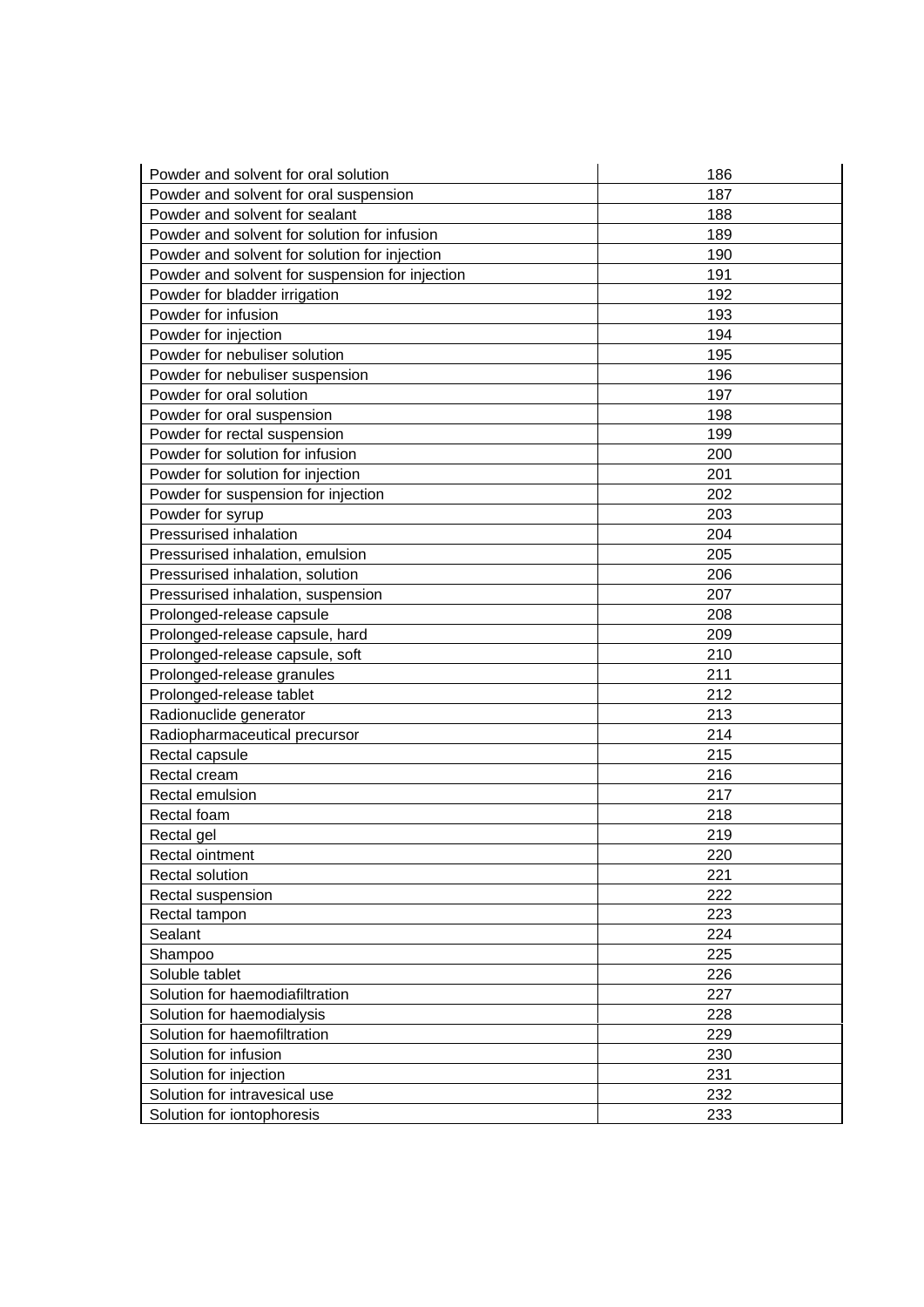| Solution for organ preservation                    | 234 |
|----------------------------------------------------|-----|
| Solution for peritoneal dialysis                   | 235 |
| Solvent for parenteral use                         | 236 |
| Spot-on                                            | 237 |
| Sterile concentrate                                | 238 |
| Stomach irrigation                                 | 239 |
| Sublingual spray                                   | 240 |
| Sublingual tablet                                  | 241 |
| Suppository                                        | 242 |
| Suspension for injection                           | 243 |
| Syrup                                              | 244 |
| <b>Tablet</b>                                      | 245 |
| Tablet for rectal solution                         | 246 |
| Tablet for rectal suspension                       | 247 |
| Tablet for vaginal solution                        | 248 |
| Toothpaste                                         | 249 |
| Transdermal patch                                  | 250 |
| Urethral gel                                       | 251 |
| Urethral stick                                     | 252 |
| Vaginal capsule                                    | 253 |
| Vaginal capsule, hard                              | 254 |
| Vaginal capsule, soft                              | 255 |
| Vaginal cream                                      | 256 |
| Vaginal device                                     | 257 |
| Vaginal emulsion                                   | 258 |
| Vaginal foam                                       | 259 |
| Vaginal gel                                        | 260 |
| Vaginal liquid                                     | 261 |
| Vaginal ointment                                   | 262 |
| Vaginal solution                                   | 263 |
| Vaginal suspension                                 | 264 |
| Vaginal tablet                                     | 265 |
| Wound stick                                        | 266 |
| Concentrate and diluent for solution for injection | 267 |
| Intrauterine tablet                                | 269 |
| Powder and solvent for dental gel                  | 270 |
| Premix for medicated feeding stuff                 | 271 |
| Spot-on solution                                   | 272 |
| Anticoagulant and preservative solution for blood  | 276 |
| <b>Blood fraction modifier</b>                     | 277 |
| Compressed lozenge                                 | 278 |
| Denture lacquer                                    | 279 |
| Dispersion                                         | 280 |
| Gel for injection                                  | 281 |
| Intrauterine delivery system                       | 282 |
| Living tissue equivalent                           | 283 |
| Medicated plaster                                  | 284 |
| Pastille                                           | 285 |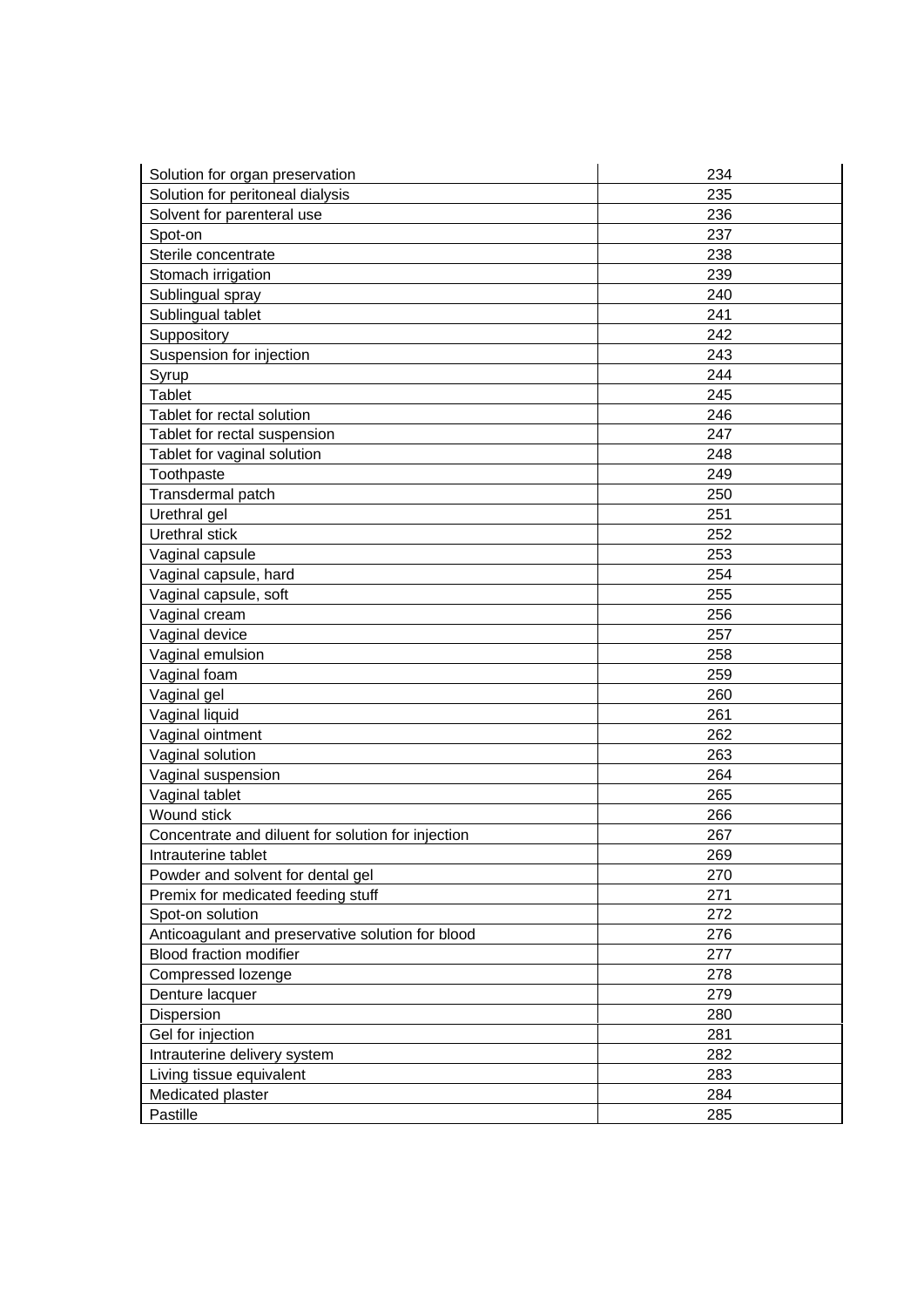| Powder for rectal solution                                        | 286 |
|-------------------------------------------------------------------|-----|
| Soft capsule                                                      | 287 |
| Solution for blood fraction modification                          | 288 |
| Vaginal delivery system                                           | 289 |
| Chewable capsule, soft                                            | 290 |
| Ear drops, powder and solvent for suspension                      | 291 |
| Eye drops, emulsion                                               | 292 |
| Infusion                                                          | 293 |
| Intestinal gel                                                    | 294 |
| Lyophilisate for suspension                                       | 295 |
| Medicated sponge                                                  | 296 |
| Medicated thread                                                  | 297 |
| Medicinal gas, compressed                                         | 298 |
| Medicinal gas, cryogenic                                          | 299 |
| Medicinal gas, liquefied                                          | 300 |
| Oromucosal cream                                                  | 301 |
| Periodontal gel                                                   | 302 |
| Periodontal insert                                                | 303 |
| Periodontal powder                                                | 304 |
| Plaster for provocation test                                      | 305 |
| Powder and solvent for implantation paste                         | 306 |
| Powder for dip solution                                           | 307 |
| Solution for provocation test                                     | 308 |
| Solution for skin-prick test                                      | 309 |
| Solution for skin-scratch test                                    | 310 |
| Transdermal system                                                | 311 |
| Chewable/dispersible tablet                                       | 312 |
| Concentrate and diluent for solution for infusion                 | 313 |
| Concentrate and solvent for concentrate for solution for infusion | 314 |
| Concentrate and solvent for cutaneous solution                    | 315 |
| Concentrate and solvent for cutaneous use                         | 316 |
| Concentrate and solvent for injection                             | 317 |
| Concentrate and solvent for solution for infusion                 | 318 |
| Concentrate and solvent for solution for injection                | 319 |
| Concentrate and solvent for suspension for injection              | 320 |
| Concentrate for cutaneous spray, emulsion                         | 321 |
| Concentrate for oral solution                                     | 322 |
| Concentrate for oral/rectal solution                              | 323 |
| Concentrate for peritoneal dialysis solution                      | 324 |
| Concentrate for solution for intravesical use                     | 325 |
| Concentrate for suspension for infusion                           | 326 |
| Cutaneous and nasal ointment                                      | 327 |
| Cutaneous spray, ointment                                         | 328 |
| Dental paste                                                      | 329 |
| Ear/eye drops, solution                                           | 330 |
| Ear/eye oinment                                                   | 331 |
| Ear/eye/nose drops, solution                                      | 332 |
| Emulsion for injection/infusion                                   | 333 |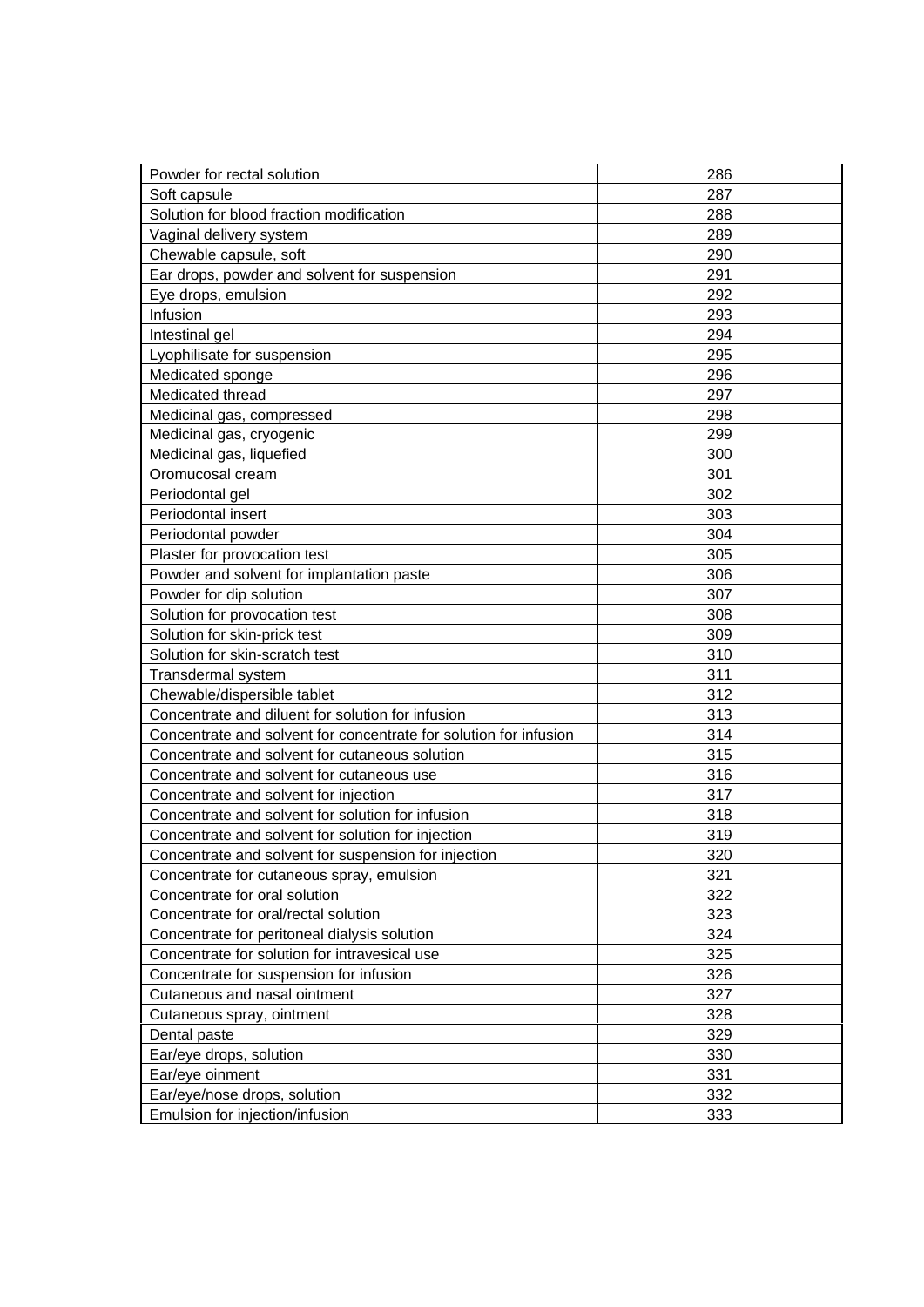| Endosinusal wash, suspension                                     | 334 |
|------------------------------------------------------------------|-----|
| Suspension for injection in pre-filled syringe                   | 335 |
| Gargle/mouth wash                                                | 336 |
| Gastro-resistant coated tablet                                   | 337 |
| Gastro-resistant granules for oral suspension                    | 338 |
| Granules and solvent for suspension for injection                | 339 |
| Granules for oral and rectal suspension                          | 340 |
| Granules for oral drops, solution                                | 341 |
| Inhalation powder, tablet                                        | 342 |
| Inhalation vapour, effervescent tablet                           | 343 |
| Inhalation vapour, emulsion                                      | 344 |
| Inhalation vapour, impregnated pad                               | 345 |
| Liquefied gas for dental use                                     | 346 |
| Modified-release film-coated tablet                              | 347 |
| Modified-release granules for oral suspension                    | 348 |
| Nasal spray and oromucosal solution                              | 349 |
| Oral/rectal suspension                                           | 350 |
| Oromucosal patch                                                 | 351 |
| Oromucosal/laryngopharyngeal solution                            | 352 |
| Oromucosal/laryngopharyngeal solution/spray                      | 353 |
| Pillules, single-dose container                                  | 354 |
| Powder and solvent for concentrate for solution for infusion     | 355 |
| Powder for concentrate for solution for infusion                 | 356 |
| Powder and solvent for cutaneous solution                        | 357 |
| Powder and solvent for endosinusial solution                     | 358 |
| Powder and solvent for gingival gel                              | 359 |
| Powder and solvent for instillation solution for intraocular use | 360 |
| Powder and solvent for prolonged-release suspension for          |     |
| injection                                                        | 361 |
| Powder for concentrate for haemodialysis solution                | 362 |
| Powder for intravesical solution                                 | 363 |
| Powder for intravesical suspension                               | 364 |
| Powder for mouth wash                                            | 365 |
| Powder for oral/rectal suspension                                | 366 |
| Powder for solution for injection or infusion                    | 367 |
| Powder for solution for intravesical use                         | 368 |
| Powder for solution for nasal spray                              | 369 |
| Prolonged-release granules for oral suspension                   | 370 |
| Radiopharmaceutical precursor, solution                          | 371 |
| Solution for haemodialysis/haemofiltration                       | 372 |
| Solution for infusion and oral solution                          | 373 |
| Solution for injection/infusion                                  | 374 |
| Solution for intraperitoneal use                                 | 375 |
| Suspension and effervescent granules for oral suspension         | 376 |
| Suspension for infusion                                          | 377 |
| Tablet and solvent for rectal suspension                         | 378 |
| Tablet and powder for oral solution                              | 379 |
| Tablet for oral suspension                                       | 380 |
| Powder for solution for intraocular irrigation                   | 381 |